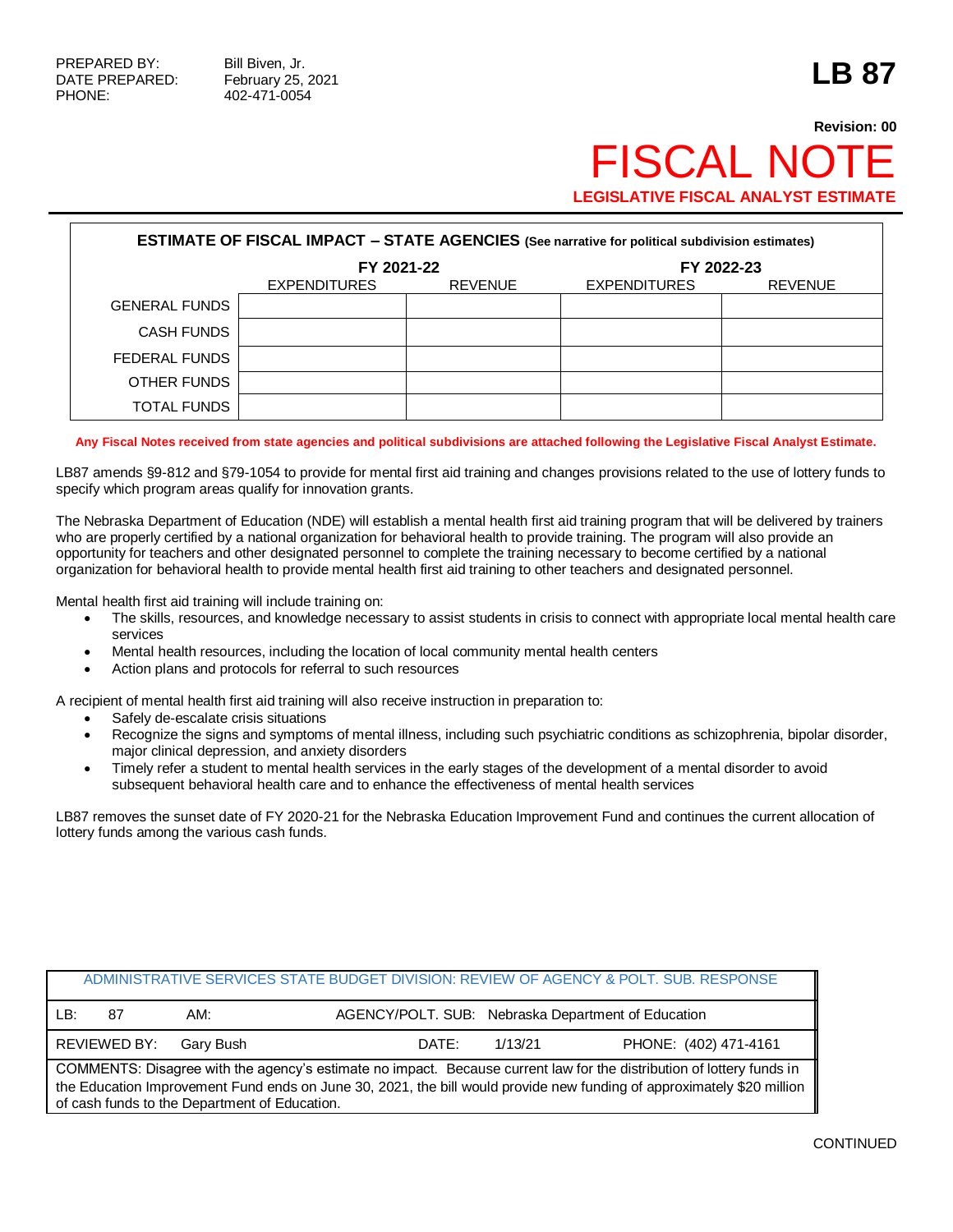|                                                                               | ADMINISTRATIVE SERVICES STATE BUDGET DIVISION: REVIEW OF AGENCY & POLT. SUB. RESPONSE |                        |                                         |  |         |                       |  |  |  |
|-------------------------------------------------------------------------------|---------------------------------------------------------------------------------------|------------------------|-----------------------------------------|--|---------|-----------------------|--|--|--|
| LB:                                                                           | 87                                                                                    | AM:                    | AGENCY/POLT. SUB: Department of Revenue |  |         |                       |  |  |  |
|                                                                               |                                                                                       | REVIEWED BY: Gary Bush | DATE:                                   |  | 2/26/21 | PHONE: (402) 471-4161 |  |  |  |
| COMMENTS: Agree with the agency's estimate of no fiscal impact to the agency. |                                                                                       |                        |                                         |  |         |                       |  |  |  |

## ADMINISTRATIVE SERVICES STATE BUDGET DIVISION: REVIEW OF AGENCY & POLT. SUB. RESPONSE

| LB: | 87                                                                                                                                                                                       | AM:       |       |         | AGENCY/POLT. SUB: Coordinating Commission for Postsecondary Education |  |  |  |  |
|-----|------------------------------------------------------------------------------------------------------------------------------------------------------------------------------------------|-----------|-------|---------|-----------------------------------------------------------------------|--|--|--|--|
|     | REVIEWED BY:                                                                                                                                                                             | Garv Bush | DATE: | 1/15/21 | PHONE: (402) 471-4161                                                 |  |  |  |  |
|     | COMMENTS: Agree with the estimate provided by the agency. The actual amount of funding provided going forward is<br>likely to be lower when casino gambling becomes active in the state. |           |       |         |                                                                       |  |  |  |  |

|                                                                           |    |                        |                                              |         | ADMINISTRATIVE SERVICES STATE BUDGET DIVISION: REVIEW OF AGENCY & POLT. SUB. RESPONSE |  |  |
|---------------------------------------------------------------------------|----|------------------------|----------------------------------------------|---------|---------------------------------------------------------------------------------------|--|--|
| LB:                                                                       | 87 | AM:                    | AGENCY/POLT, SUB: Auditor of Public Accounts |         |                                                                                       |  |  |
|                                                                           |    | REVIEWED BY: Gary Bush | DATE:                                        | 1/20/21 | PHONE: (402) 471-4161                                                                 |  |  |
| COMMENTS: Agree with agency that there is no fiscal impact to the agency. |    |                        |                                              |         |                                                                                       |  |  |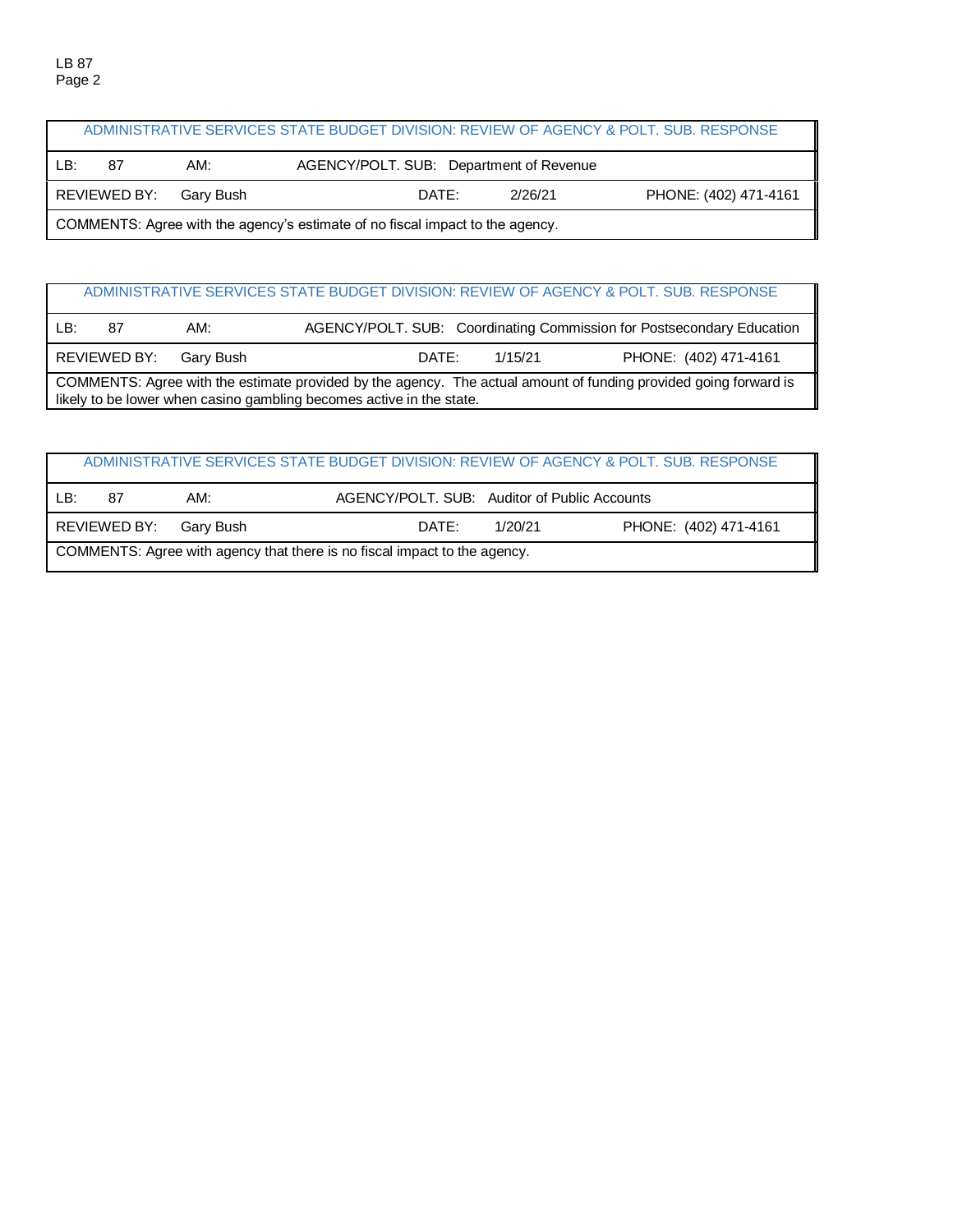**Please complete ALL (5) blanks in the first three lines. 2021**

| $LB(1)$ 87           |                                                 |                            |                                                                   | <b>FISCAL NOTE</b>      |
|----------------------|-------------------------------------------------|----------------------------|-------------------------------------------------------------------|-------------------------|
|                      | State Agency OR Political Subdivision Name: (2) | Dept. of Education         |                                                                   |                         |
| Prepared by: (3)     | Bryce Wilson                                    | Date Prepared: (4) 1/11/21 |                                                                   | Phone: (5) 402-471-4320 |
|                      |                                                 |                            | <b>ESTIMATE PROVIDED BY STATE AGENCY OR POLITICAL SUBDIVISION</b> |                         |
|                      |                                                 | FY 2021-22                 |                                                                   | FY 2022-23              |
|                      | <b>EXPENDITURES</b>                             | <b>REVENUE</b>             | <b>EXPENDITURES</b>                                               | <b>REVENUE</b>          |
| <b>GENERAL FUNDS</b> |                                                 |                            |                                                                   |                         |
| <b>CASH FUNDS</b>    |                                                 |                            |                                                                   |                         |
| <b>FEDERAL FUNDS</b> |                                                 |                            |                                                                   |                         |
| <b>OTHER FUNDS</b>   |                                                 |                            |                                                                   |                         |
| <b>TOTAL FUNDS</b>   |                                                 |                            |                                                                   |                         |

#### **Explanation of Estimate:**

This bill eliminates the sunset date of 2021 for the allocations of the funds within the Nebraska Education Improvement Fund. All allocations remain the same with the exception of the competitive innovative grants which are changed to just innovative grants programs with a focus on mental health first aid, early literacy, quality instructional materials, personalized learning through digital education, or other innovative areas identified by the Board. NDE is required to create a mental health first aid training program.

Mental Health First Aid is currently available **at no cost** from the Division of Behavioral Health to anyone who wants to take it. It is an 8 hour course both in an adult and youth version. If this bill passes, it will legislate a specific model and will exclude the benefit of evolving science.

LB87 paves the way to develop certified Mental Health First Aid trainers across the state to provide Mental Health First Aid training to any educator who would like to take it in order to equip them to detect signs and symptoms in students who need mental health support.

This bill results in no changes to current funding allocations of lottery funds and thus has no fiscal impact.

|                           |           |                                     | <b>BREAKDOWN BY MAJOR OBJECTS OF EXPENDITURE</b> |                                |
|---------------------------|-----------|-------------------------------------|--------------------------------------------------|--------------------------------|
| <b>Personal Services:</b> |           |                                     |                                                  |                                |
| <b>POSITION TITLE</b>     | $21 - 22$ | <b>NUMBER OF POSITIONS</b><br>22-23 | $2021 - 22$<br><b>EXPENDITURES</b>               | 2022-23<br><b>EXPENDITURES</b> |
|                           |           |                                     |                                                  |                                |
|                           |           |                                     |                                                  |                                |
|                           |           |                                     |                                                  |                                |
|                           |           |                                     |                                                  |                                |
|                           |           |                                     |                                                  |                                |
|                           |           |                                     |                                                  |                                |
|                           |           |                                     |                                                  |                                |
|                           |           |                                     |                                                  |                                |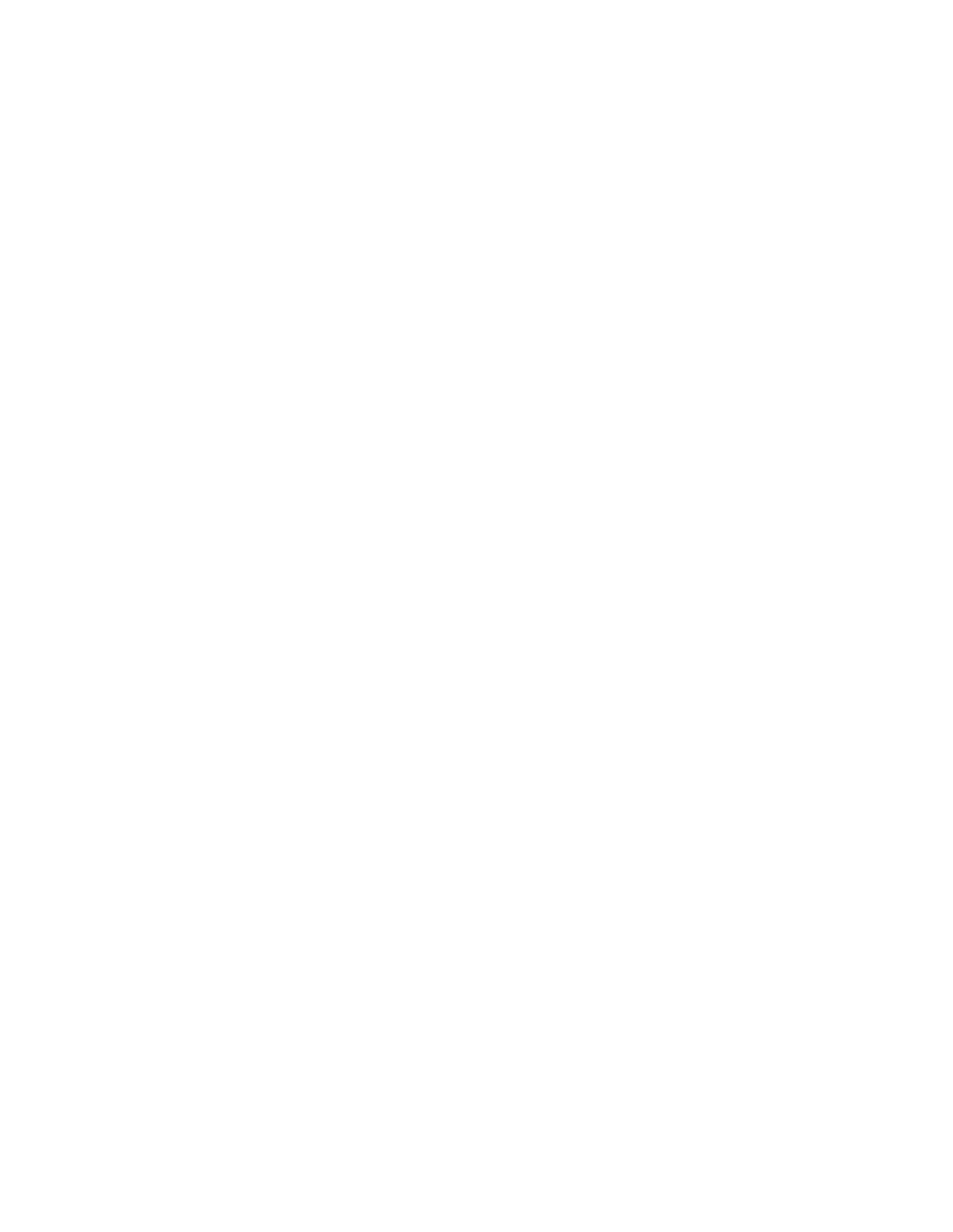# **LB 87 Fiscal Note 2021**

|                                          |              | State Agency Estimate       |                              |         |                 |         |
|------------------------------------------|--------------|-----------------------------|------------------------------|---------|-----------------|---------|
| State Agency Name: Department of Revenue |              |                             |                              |         | Date Due LFO:   |         |
| Approved by: Tony Fulton                 |              | Date Prepared:              | 2/25/2021                    |         | Phone: 471-5896 |         |
|                                          | FY 2021-2022 |                             | FY 2022-2023<br>FY 2023-2024 |         |                 |         |
|                                          | Expenditures | Revenue                     | Expenditures                 | Revenue | Expenditures    | Revenue |
| General Funds                            |              | $\boldsymbol{\mathsf{S}}$ 0 |                              | \$0     |                 | \$0     |
| Cash Funds                               |              | \$0                         |                              | \$0     |                 | \$0     |
| <b>Federal Funds</b>                     |              |                             |                              |         |                 |         |
| Other Funds                              |              |                             |                              |         |                 |         |
| <b>Total Funds</b>                       |              | \$0                         |                              | \$0     |                 | \$0     |
|                                          |              |                             |                              |         |                 |         |
|                                          |              |                             |                              |         |                 |         |

**State Agency Estimate**

LB 87 amends Neb. Rev. Stat. § 9-812 which defines the allocation of lottery funds distributed for education.

LB 87 establishes the "mental health first aid training program," funded by the Nebraska Education Improvement Fund within the existing State Lottery Operation Trust Fund distribution structure. The bill removes language that required the Education Committee to submit allocation priorities and rescinds the fiscal year 2021-22 ending date, extending existing annual transfers to the Education Improvement Fund indefinitely.

It is estimated that this bill will have no impact on General Fund revenues.

It is estimated that there will be no cost to the Department to implement this bill.

|                   | <b>Major Objects of Expenditure</b> |                         |                         |                         |                              |                                  |                                  |  |  |
|-------------------|-------------------------------------|-------------------------|-------------------------|-------------------------|------------------------------|----------------------------------|----------------------------------|--|--|
| <b>Class Code</b> | <b>Classification Title</b>         | $21 - 22$<br><b>FTE</b> | $22 - 23$<br><b>FTE</b> | $23 - 24$<br><b>FTE</b> | 21-22<br><b>Expenditures</b> | $22 - 23$<br><b>Expenditures</b> | $23 - 24$<br><b>Expenditures</b> |  |  |
|                   |                                     |                         |                         |                         |                              |                                  |                                  |  |  |
|                   |                                     |                         |                         |                         |                              |                                  |                                  |  |  |
|                   |                                     |                         |                         |                         |                              |                                  |                                  |  |  |
|                   |                                     |                         |                         |                         |                              |                                  |                                  |  |  |
| Benefits.         |                                     |                         |                         |                         |                              |                                  |                                  |  |  |
|                   |                                     |                         |                         |                         |                              |                                  |                                  |  |  |
|                   |                                     |                         |                         |                         |                              |                                  |                                  |  |  |
|                   |                                     |                         |                         |                         |                              |                                  |                                  |  |  |
|                   |                                     |                         |                         |                         |                              |                                  |                                  |  |  |
|                   |                                     |                         |                         |                         |                              |                                  |                                  |  |  |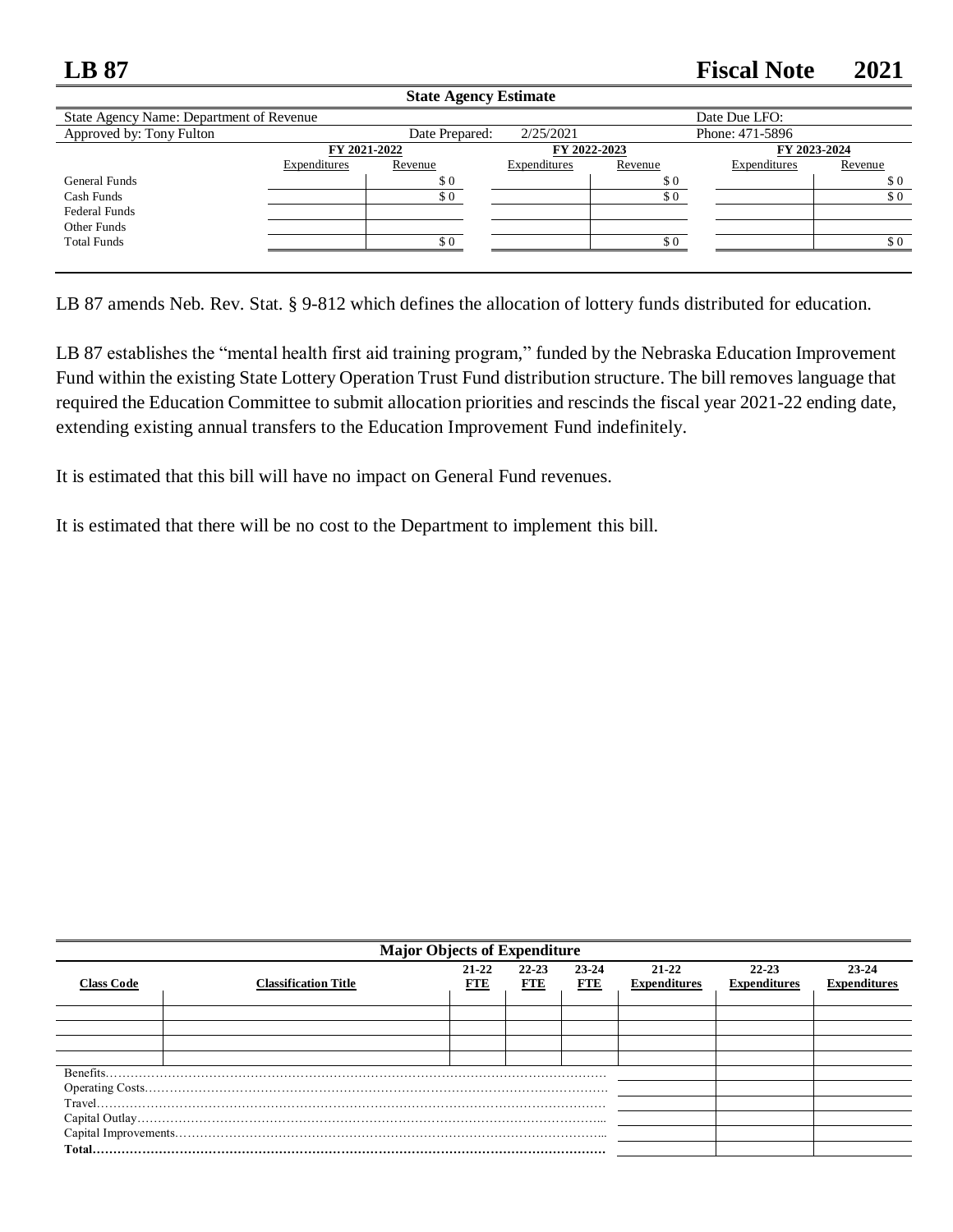**Please complete ALL (5) blanks in the first three lines. 2021**

| $LB^{(1)}$<br>87                                |                     |                            |                                                                   | <b>FISCAL NOTE</b> |
|-------------------------------------------------|---------------------|----------------------------|-------------------------------------------------------------------|--------------------|
| State Agency OR Political Subdivision Name: (2) |                     |                            | <b>Coordinating Commission for Postsecondary Education</b>        |                    |
| Prepared by: (3)<br>Gary Timm                   |                     | Date Prepared: (4) 1/12/21 | Phone: $(5)$                                                      | 402.471.0020       |
|                                                 |                     |                            | <b>ESTIMATE PROVIDED BY STATE AGENCY OR POLITICAL SUBDIVISION</b> |                    |
|                                                 |                     | FY 2021-22                 | FY 2022-23                                                        |                    |
|                                                 | <b>EXPENDITURES</b> | <b>REVENUE</b>             | <b>EXPENDITURES</b>                                               | <b>REVENUE</b>     |
| <b>GENERAL FUNDS</b>                            |                     |                            |                                                                   |                    |
| <b>CASH FUNDS</b>                               | 13,300,000          | 13,300,000                 | 13,300,000                                                        | 13,300,000         |
| <b>FEDERAL FUNDS</b>                            |                     |                            |                                                                   |                    |
| <b>OTHER FUNDS</b>                              |                     |                            |                                                                   |                    |
| <b>TOTAL FUNDS</b>                              | 13,300,000          | 13,300,000                 | 13,300,000                                                        | 13,300,000         |

### **Explanation of Estimate:**

Neb. Rev. Stat. 9-812 provides for transfers from the Nebraska Education Improvement Fund through fiscal year 2020-21 to various funds including two financial aid program funds – the Nebraska Opportunity Grant fund (\$11.6 million) and the Community College Gap Assistance Program fund (\$1.7 million). Beginning July 1, 2021, current law would no longer provide for funds to be transferred to the commission's financial aid program funds. LB 87 removes the 2020-21 sunset date, allowing transfers to continue.

### **BREAKDOWN BY MAJOR OBJECTS OF EXPENDITURE Personal Services**: **POSITION TITLE NUMBER OF POSITIONS 21-22 22-23 2021-22 EXPENDITURES 2022-23 EXPENDITURES Benefits**………………………………...…… **Operating**…………………………...………. **Travel**……………………………………….. **Capital outlay**…………………...………….. **Aid**…………………………………………... 13,300,000 13,300,000 **Capital improvements**……………………...  **TOTAL**………………………………..... 13,300,000 13,300,000

 $\Box$